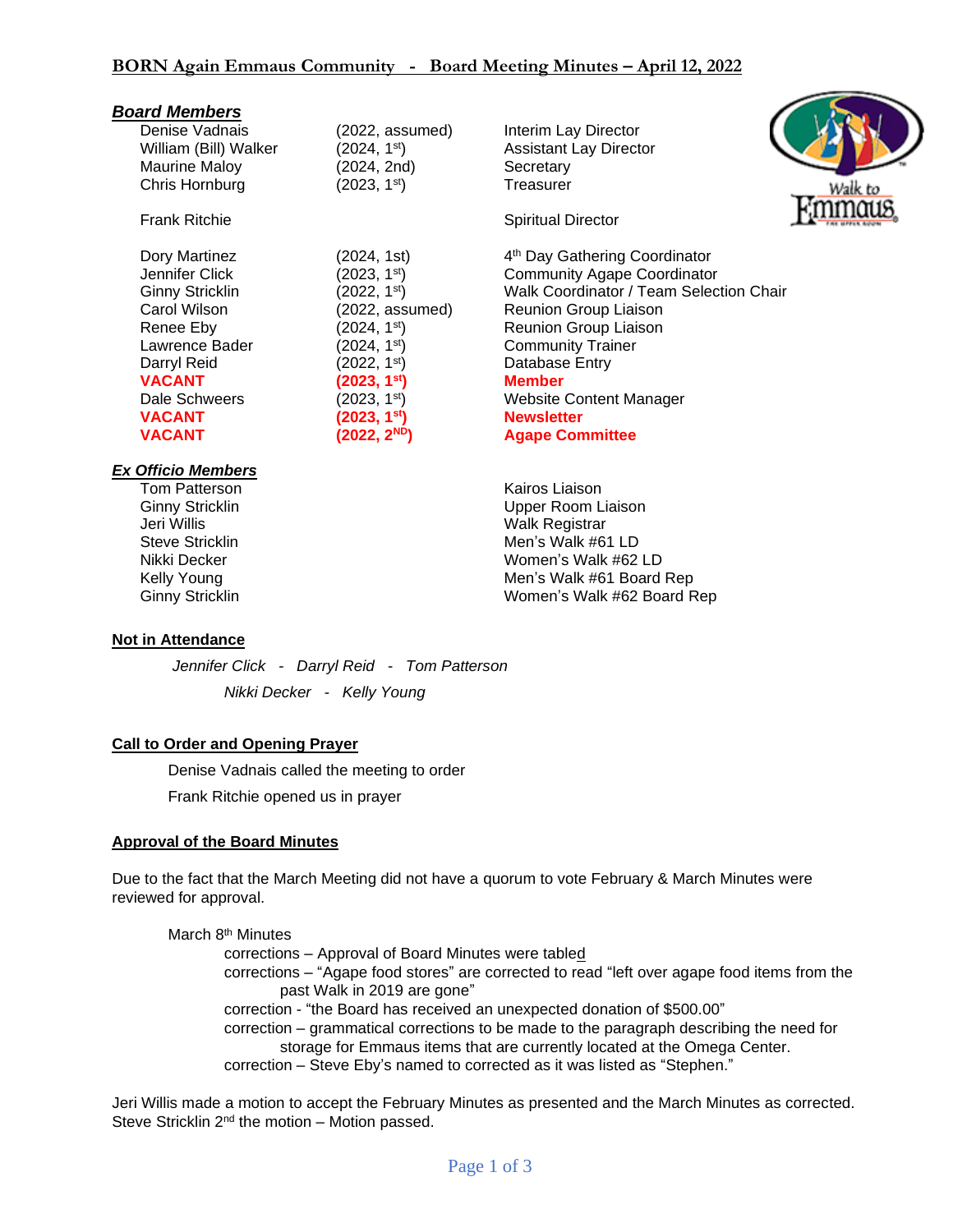## **BORN Again Emmaus Community - Board Meeting Minutes – April 12, 2022**

### **Financial Report**

Due to the fact that the March Meeting did not have a quorum to vote February & March Financials were reviewed for approval.

February Report – clerical errors to be corrected March Report – copy and paste errors regarding Gathering Attendance numbers to be corrected

Ginnie Stricklin made the motion to accept the Financial Reports as corrected. Rene Eby  $2^{nd}$  the motion – motion passed.

Question was raised regarding the deposit of Team and Pilgrim's Fees received along with their Applications – is it deposited as received or at the end of the Walk? Chris Hornburg stated that checks are being deposited as received. Jeri Willis, our Walk Register, stated that she is also keeping record of checks as she receives them.

#### **Old Business**

Reminder of the Camp Capers tour is scheduled for Saturday, May 14<sup>th</sup> at 10:30.

Gathering follow up: feed back from the attendees is good – attendance numbers are growing – all were encouraged to continue to invite your reunion group brothers and sisters – spread the information to your local congregation.

Community Training – Larry Bader has been approved however needs to take the test yet. Steven Stricklin and Larry will visit.

#### **New Business**

Team Selection Committee – Ginnie Stricklin presented the Team of Men's Walk #61. The Board reviewed the names and positions.

Rene Eby made the motion to accept the Team as Presented. Carol Wilson  $2<sup>nd</sup>$  the motion – motion passed.

Steve Eby has accepted the invitation to join the Board of Directors as Agape Committee

Denise Vadnais made the motion to accept Steve on our Board. Bill Walker  $2^{nd}$  the motion – motion passed

Ginnie Stricklin reminded Dory Martinez and Bill Walker that they needed to sign our Covenant with The Upper Room – deadline is April 30, 2022. Steve Eby will also need to sign. Ginnie will assist everyone in getting this done online.

Steve Stricklin brought up the "unexpected donation of \$500.00" – suggesting the \$500.00 should be used as scholarship money for pilgrims – all agreed.

Maurine Maloy made sure all knew that the Emmaus Postcard created and emailed as of March 13<sup>th</sup> is approved and ready for all to share.

Ginnie Stricklin mentioned that she will be following up on the insurance issue as she has not received an invoice as of the meeting. Book store purchases from The Upper Room are complete and ready for the next two walks.

Rene Eby asked about the applications for the Women's Walk – they are not ready at this time.